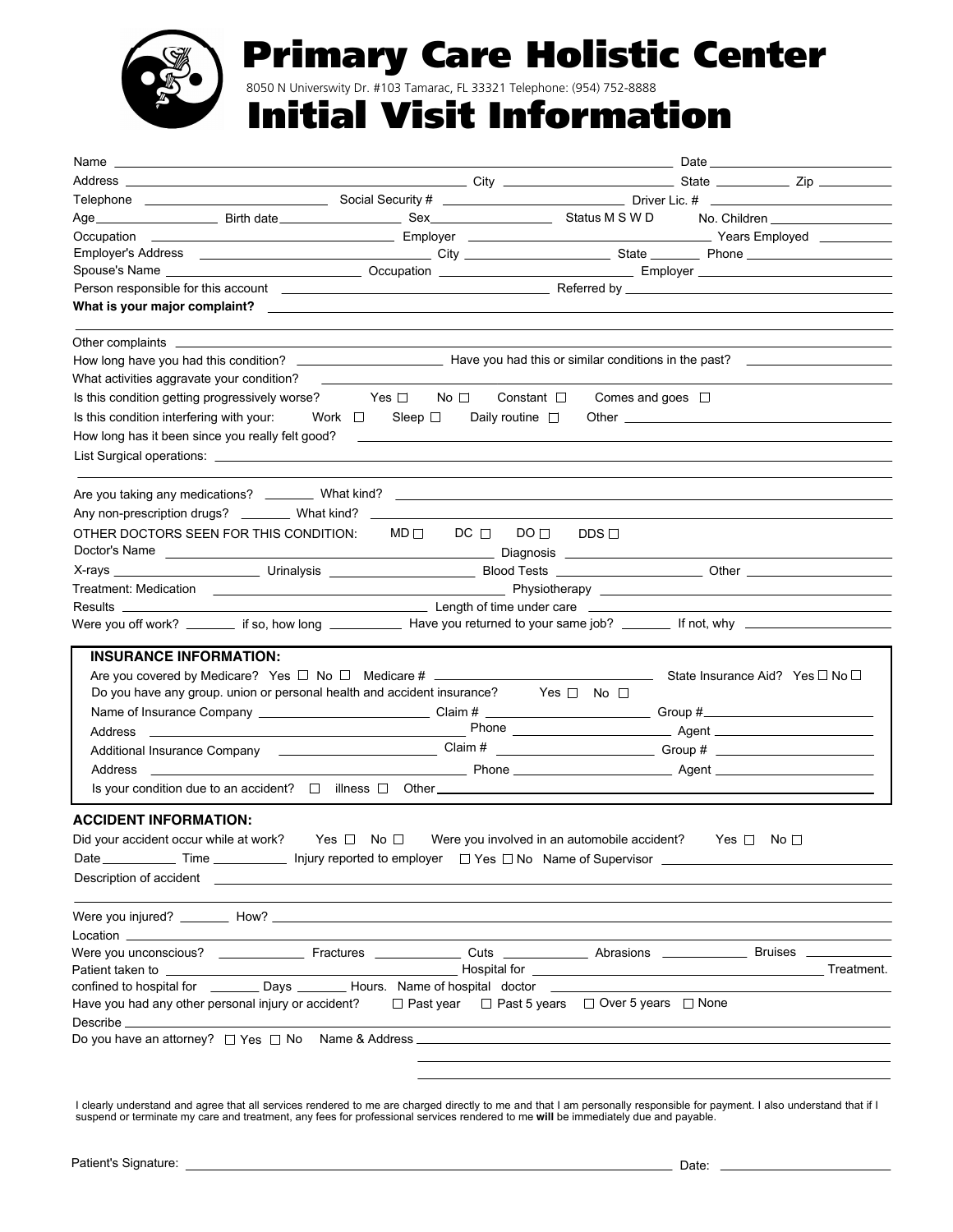

# NOTICE TO PATIENTS

Thank you for choosing *Primary Care Holistic Center* for your health care needs. We are committed to your optimal health and strive to insure that your treatments are successful and your visits here positive. To help achieve this, it is important that you follow all instructions carefully.

When you come for your visits please remember the following:

- **1.** Briefly tell the doctor your present symptoms (or bring a list).
- **2.** Listen carefully to all instructions. Take notes if necessary.
- **3.** Ask all questions while the doctor is seeing *you*; once he leaves your room, he must give his full attention to other patients who are waiting. Make yourself a list of questions before your visit, if you wish. Also, ask the doctor when you need to see him again to schedule your next appointment at the front desk while paying for treatment.
- **4.** Please extend the same courtesies to other patients that you expect them to show you. Please be on time for your appointments. If something unexpected comes up, please call immediately to see if we can work you in later or reschedule for another day. And remember to ask all your questions during *your time* with the doctor.

The following explains our office policies:

**PAYMENTS** Payments are due at the time of service. We accept cash, checks, MasterCard, Visa, Discover, and American Express.

**INSURANCE** We do not accept assignment, payments are due at time of service. We will file insurance for your reimbursement only if you have verified that acupuncture is covered. Please present your insurance card for us to photocopy.

**MISSED APPOINTMENTS** Unless cancelled 24 hours in advance, our policy is to charge the usual fee for an office visit missed. Your treatments will be more effective if you follow your treatment schedule and the doctor's instructions. Problems do arise and we will work with you as much as possible. However, we must have the courtesy of a call from you well in advance if you need to miss or re-schedule an appointment.

I have read and agree to the policies stated above.

 $\overline{\phantom{a}}$  , where  $\overline{\phantom{a}}$  , where  $\overline{\phantom{a}}$  ,  $\overline{\phantom{a}}$  ,  $\overline{\phantom{a}}$  ,  $\overline{\phantom{a}}$  ,  $\overline{\phantom{a}}$  ,  $\overline{\phantom{a}}$  ,  $\overline{\phantom{a}}$  ,  $\overline{\phantom{a}}$  ,  $\overline{\phantom{a}}$  ,  $\overline{\phantom{a}}$  ,  $\overline{\phantom{a}}$  ,  $\overline{\phantom{a}}$  ,  $\overline{\phantom{a}}$  , Patient's signature Date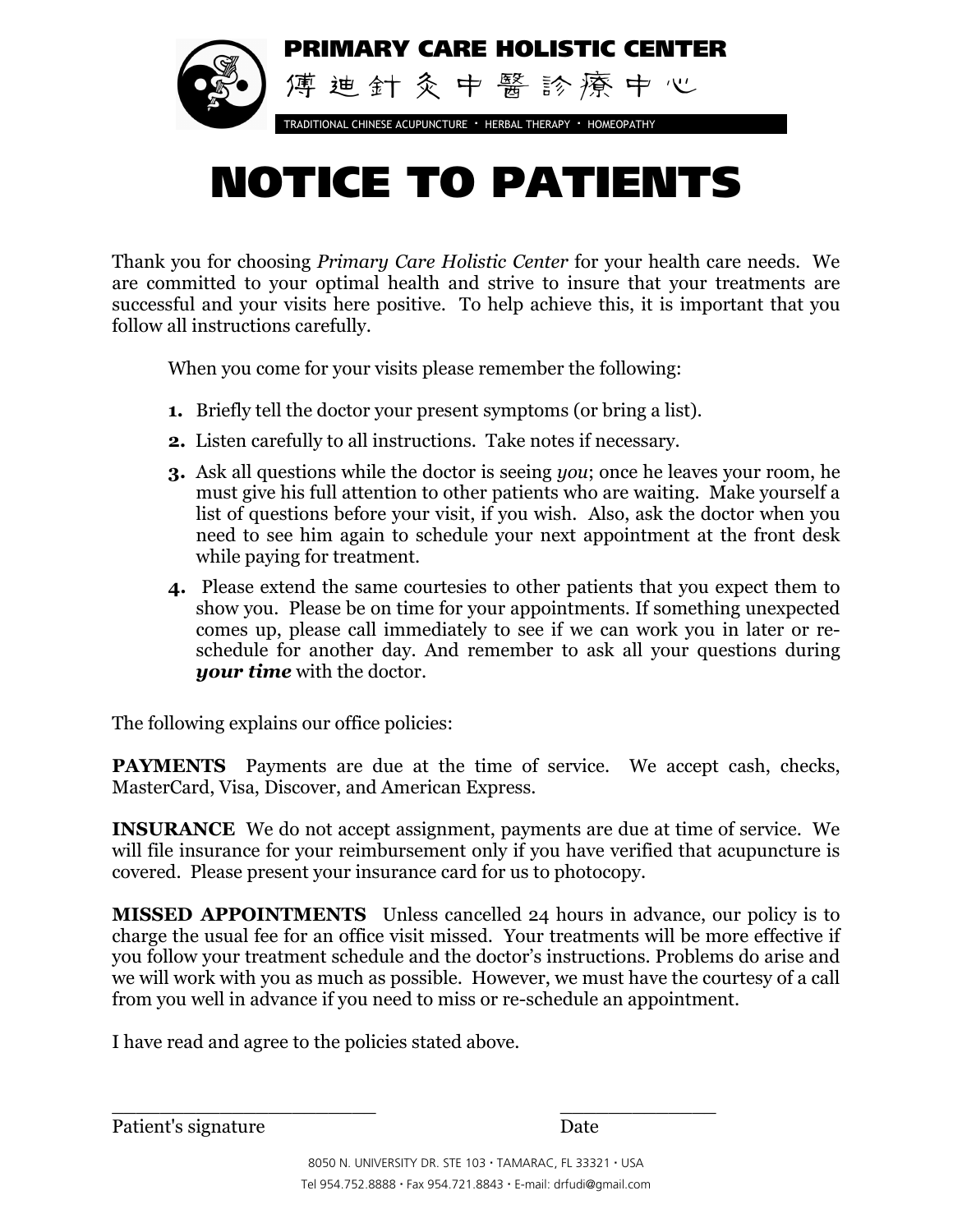

# CONSENT FOR TREATMENT

I, do consent for treatment in Primary Care Holistic Center. I understand that acupuncture, moxibustion, cupping, and NAET treatments may occasionally cause minor, temporary discomforts. I also understand that there are no guarantees regarding the above treatments or any remedies and herbal medicines prescribed.

I further understand that it is my responsibility to immediately report any reactions or discomforts related to the treatment to the health care attendant (if any should occur) and follow the instructions given.

I also state that I speak, read and write English, or that the contents of this form have been explained to me in my native tongue.

I have read and understand the above paragraphs and request that these procedures be used for my treatment as deemed necessary by my health care provider.

Patient's / Legal guardian's signature Date

 $\frac{1}{2}$  , the contract of the contract of the contract of the contract of the contract of the contract of the contract of the contract of the contract of the contract of the contract of the contract of the contract of t

 $\frac{1}{2}$  , the contract of the contract of the contract of the contract of the contract of the contract of the contract of the contract of the contract of the contract of the contract of the contract of the contract of t Witness's Signature Date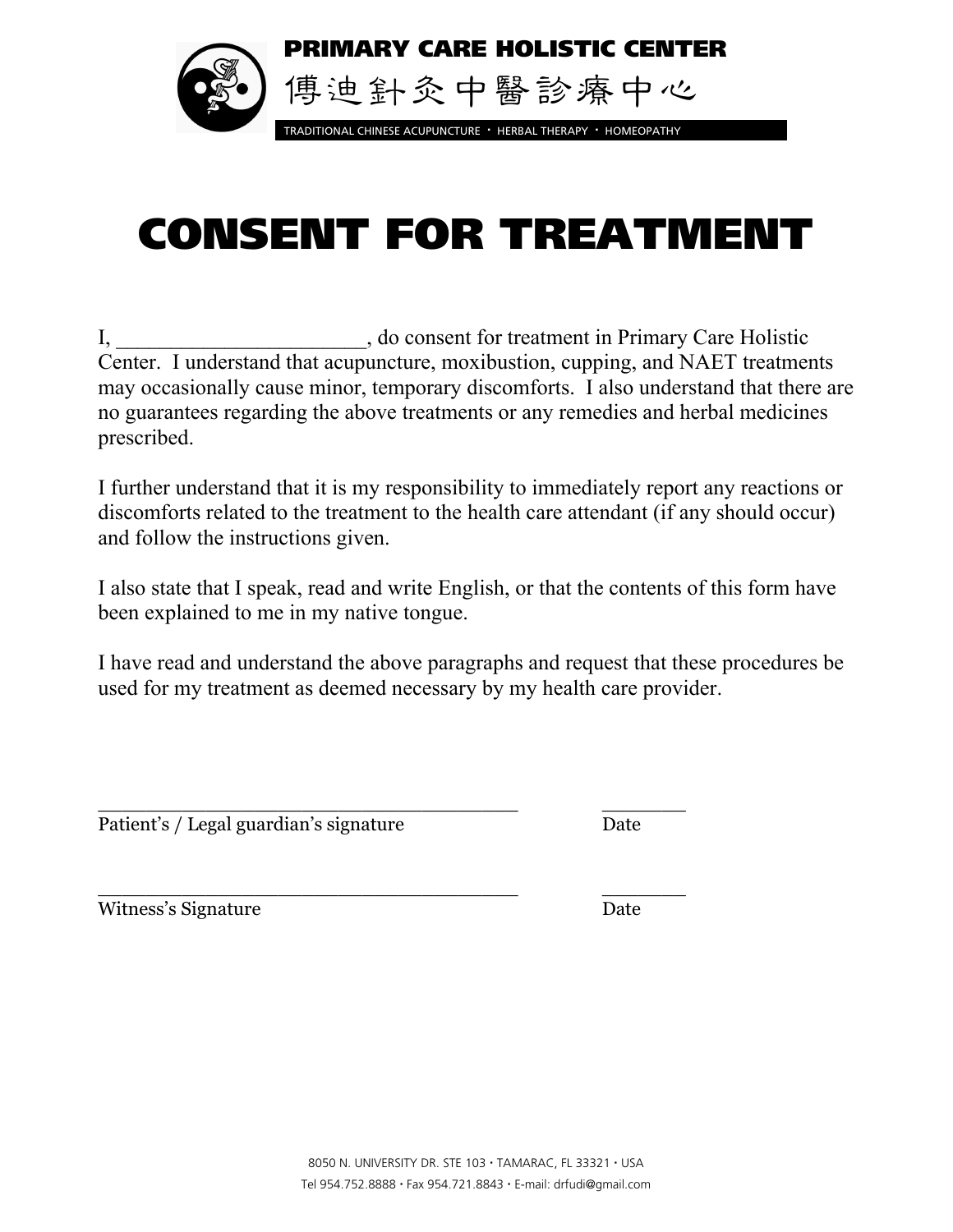

## CANCELLATION POLICY

It is our desire to provide each patient with the highest quality service possible in the most expeditious manner. Therefore, we reserve a time slot for each patient with his/her physician to ensure minimal waiting time and maximum continuity of care.

In order to provide excellent service to all, we require that you call **24 hours in advance to change or cancel an appointment**. We must be able to accommodate emergency cases and patients who are waiting for a time slot. In the event that a patient demonstrates a pattern of disregard for this policy, a charge of \$25.00 will be assessed to the account. Failure to pay a no show fee will be treated according to our policy on unpaid balances.

Primary Care Holistic Center reserves the right to discharge a patient who does not show up for (3) appointments without valid reason. However, we will not withhold medical care or direction for a medical emergency.

We appreciate your cooperation in this matter. Your courteous compliance with this policy allows us to treat all patients with respect and efficiency and accommodate emergency medical situations.

#### **I have read and acknowledged this cancellation policy**.

Signature:

Date:

Witness: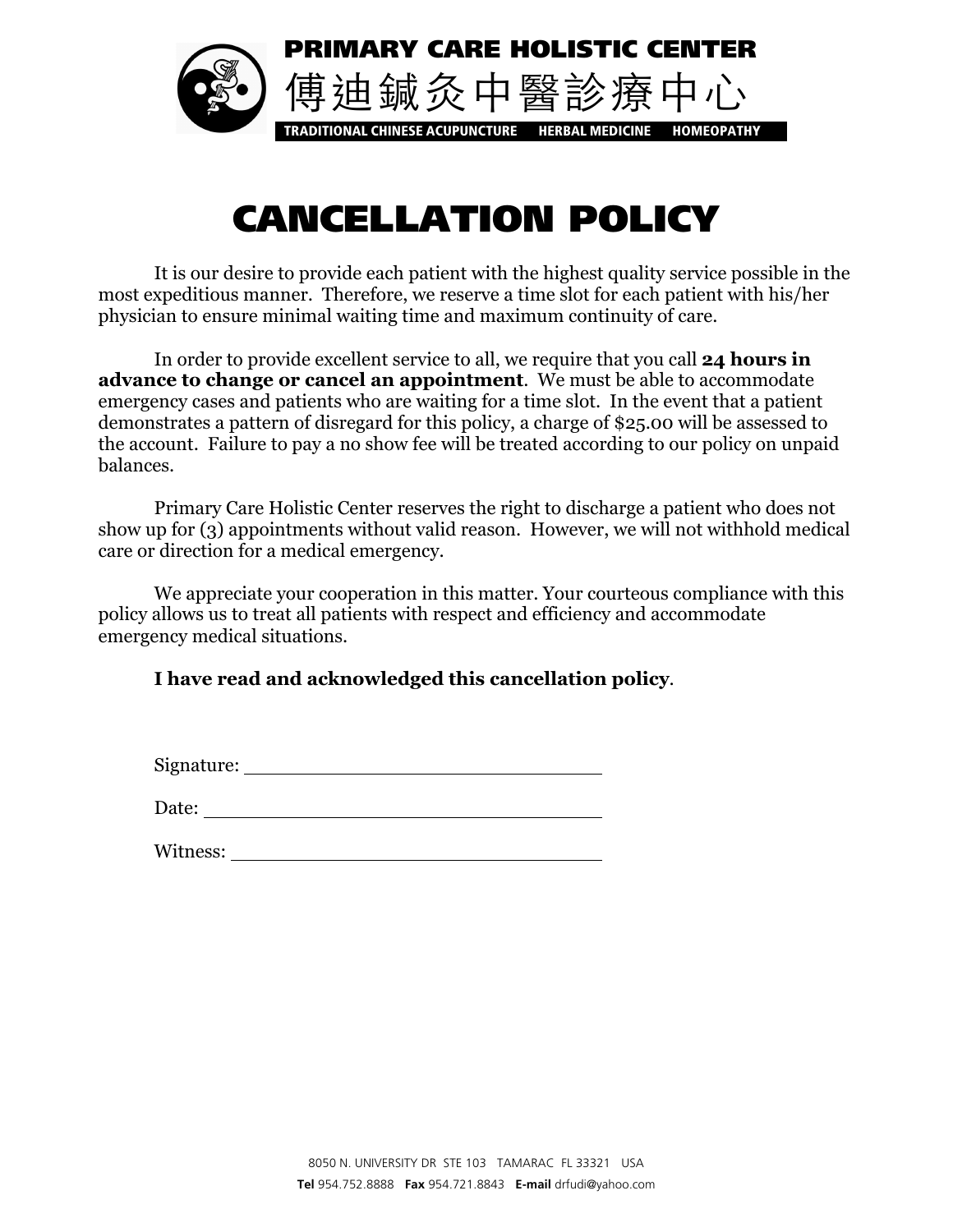

### INSURANCE VERIFICATION

**Patient Name**

Acupuncture is not covered by all insurance policies. It is not a chiropractic or physical therapy benefit. You may have Blue Cross, Aetna, United, Cigna or one of the other large insurance carriers but that does not guarantee coverage. Please call your insurance company and provide us with the following information.

#### **WE CANNOT VERIFY INSURANCE COVERAGE IN-HOUSE.**

You must complete the form before we could initiate any insurance billing. Please ask specifically if you have acupuncture benefits!!

| Date of call:                                  |
|------------------------------------------------|
| Number you called                              |
| Name or Extension of the agent you talked to   |
| Do you have acupuncture benefits?              |
| How many visits do you have per year?          |
| What is your deductible amount? \$             |
| How much deductible have you met this year? \$ |

You can bring the form into our office or fax it  $\omega$  954.721.8843

#### **ATTENTION ALL INSURANCE PATIENTS**

We require all insurance patients to pay a modest fee at the time of service. This will allow us to keep our prices affordable for all patients.

At each visit, you will be responsible for the consult fee only. The receipt will reflect that you paid this fee upfront. There are several procedures that may occur during each visit, and we well bill your insurance company for all the procedures performed, even though you are not paying for these up front.

Insurance companies can take up to 45 days to pay a claim. When we receive payment from your insurance company, we will refund up to the amount what you paid up front.

No insurance companies currently cover nutritional supplements, so we cannot refund any money for herbal prescriptions.

I have read and understand the information contained above.

Name and the set of the set of the set of the set of the set of the set of the set of the set of the set of the set of the set of the set of the set of the set of the set of the set of the set of the set of the set of the

Date